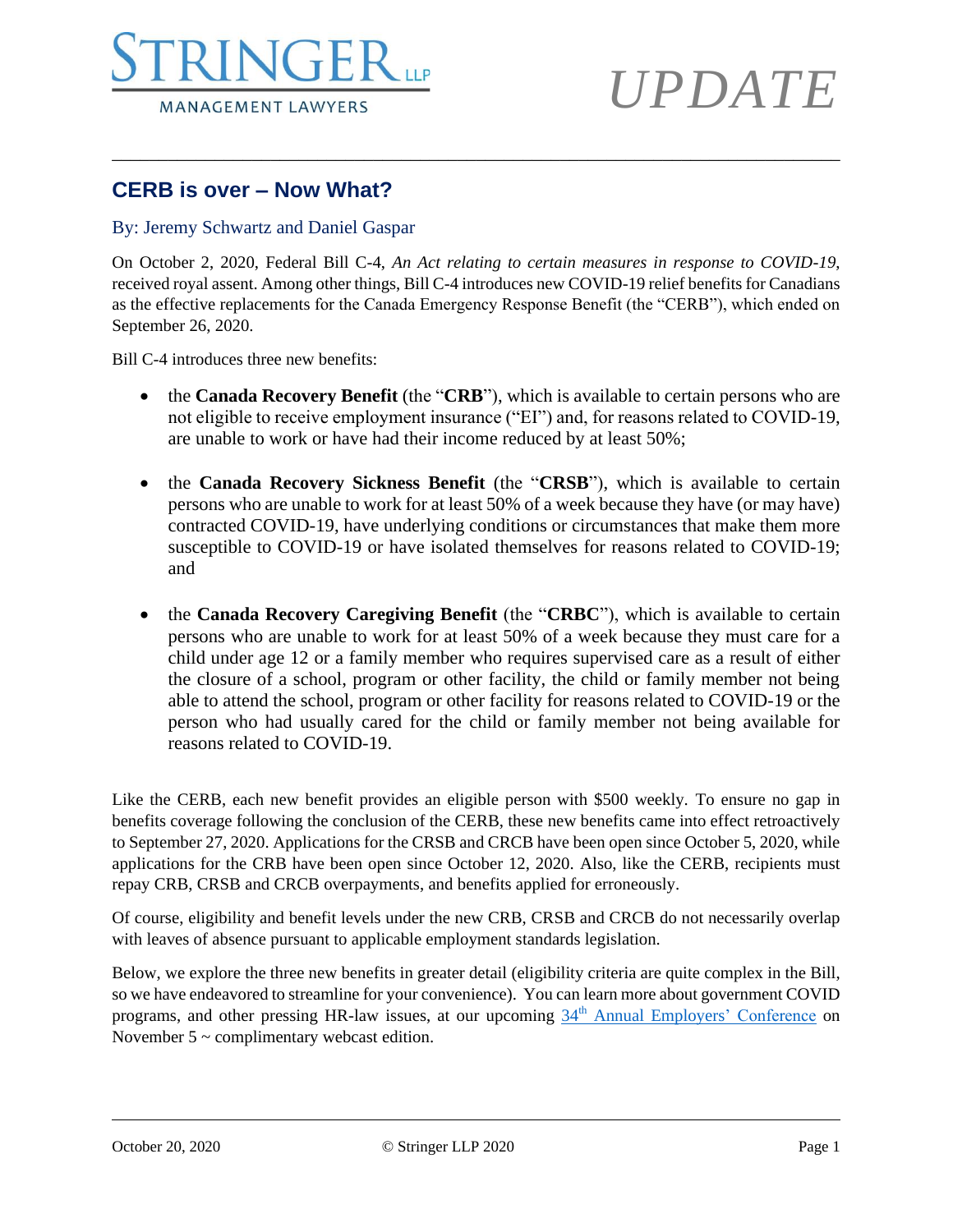### **NGE MANAGEMENT LAWYERS**

# *UPDATE*

#### *The CRB: the Canada Recovery Benefit*

An eligible person will receive the CRB for a two-week period between September 27, 2020, and September 25, 2021, up to a current maximum of 13, two-week periods. The weekly payment is \$500, meaning the total CRB amount that a person can receive is currently \$13,000.

Notably, Bill C-4 imposes a "claw-back" obligation — if a person has an income over \$38,000 for 2020 or 2021, the person must repay an amount equal to \$0.50 for every \$1.00 of income earned in that year above \$38,000 up to the total amount of CRB payments that the person received in that year.

A person is eligible for the CRB if, for a given two-week period, the following conditions are satisfied:

- the person has a valid SIN number;
- the person was at least 15 years old on the first day of the week of the two-week period;
- the person was resident and present in Canada during the week;
- the person had a total income of at least \$5,000 in 2019 or 2020 (or in the 12-month period preceding the CRB application date) from either employment, self-employment, certain EI benefits or payments under a provincial plan because of pregnancy or new-born/adopted child care;
- during the two-week period, for reasons related to COVID-19, the person was not employed or self-employed, or the person had experienced at least a 50% reduction of his or her established average weekly employment income/self-employment income for the two-week period;
- the person was not eligible for EI benefits during the two-week period;
- the person did not receive income during the two-week period from the CRSB or CRCB, nor under a provincial plan because of pregnancy or new-born/adopted child care; or
- the person sought work during the two-week period and did not place undue restrictions on his or her availability for work;
- if the person has not previously received CRB benefits, the person must not have:
	- o on or after September 27, 2020, quit employment (if employed) or voluntarily ceased work (if self-employed) (unless it was reasonable to do so); and
	- o in the relevant two-week period, nor in any of the preceding four two-week periods:
		- failed to return to his or her employment when reasonable to do so after being requested to return by the employer;
		- failed to resume self-employment when reasonable to do so; or
		- declined a reasonable offer to work during the two-week period; and
- if the person has previously received CRB benefits, the person must not have:
	- o on or after the first day of the first two-week period for which CRB benefits were paid, quit employment (if employed) or voluntarily ceased to work (if selfemployed) (unless it was reasonable to do so); and
	- o in the relevant two-week period, nor in any of the preceding four two-week periods:
		- failed to return to his or her employment when reasonable to do so after being requested to return by the employer;
		- failed to resume self-employment when reasonable to do so; or
		- declined a reasonable offer to work.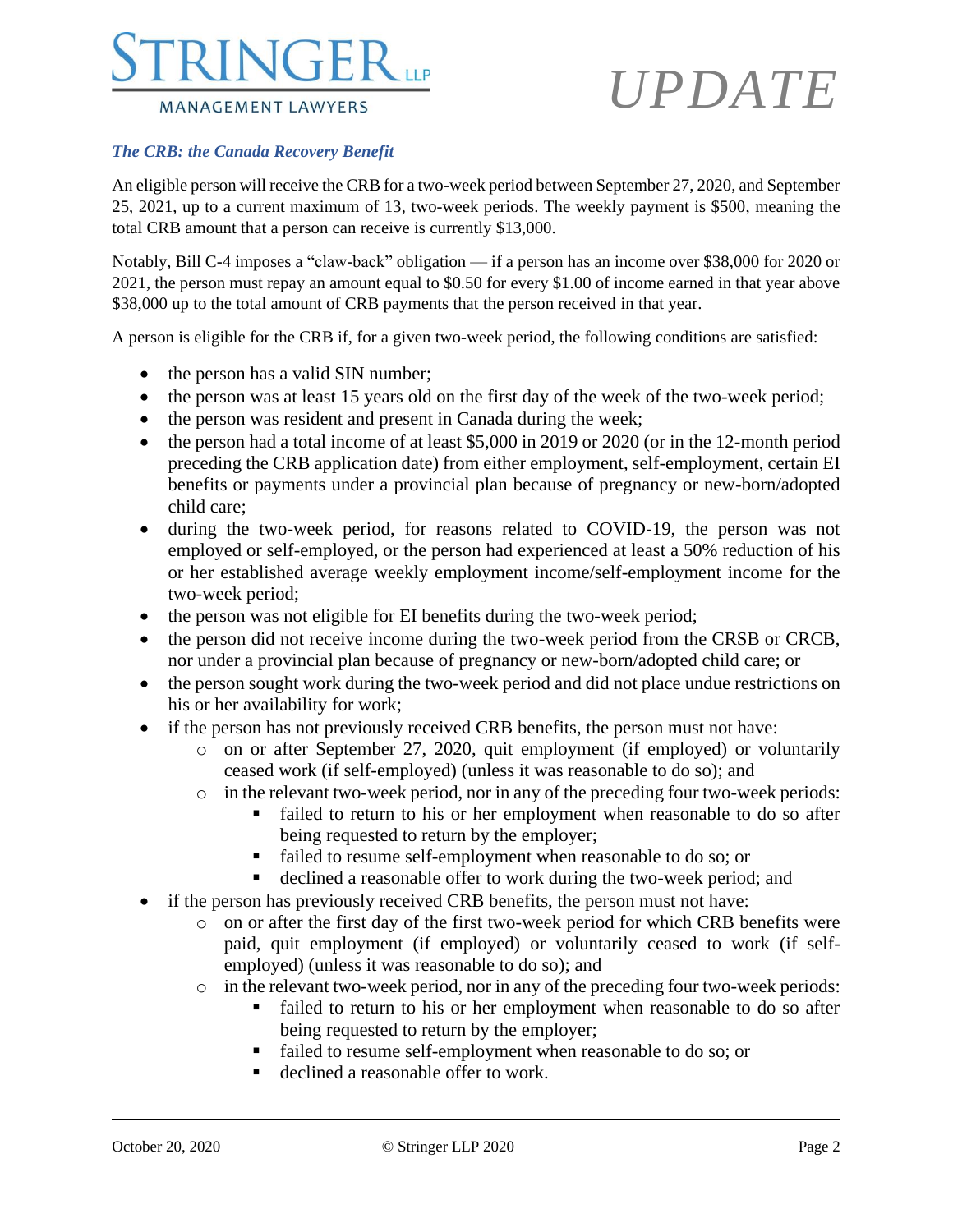

# *UPDATE*

### *The CRSB: the Canada Recovery Sickness Benefit*

An eligible person will receive the CRSB for any week between September 27, 2020, and September 25, 2021, up to a current maximum of two weeks. The weekly payment is \$500, meaning the total CRSB amount that a person can receive is currently \$1,000.

A person is eligible for the CRSB for a given week if the following conditions are satisfied:

- the person has a valid SIN number;
- the person was at least 15 years old on the first day of the week;
- the person was resident and present in Canada during the week;
- the person had a total income of at least \$5,000 in 2019 or 2020 (or in the 12-month period preceding the CRSB application date) from either employment, self-employment, certain EI benefits or payments under a provincial plan because of pregnancy or new-born/adopted child care;
- as an employee or self-employed person, the person was unable to work for at least 50% of the time that he or she would have otherwise worked in the week because either:
	- o the person contracted or might have contracted COVID-19;
	- o the person has underlying conditions, are undergoing treatments or have contracted other sicknesses that, in the opinion of a medical practitioner, nurse practitioner, person in authority, government or public health authority, would make the person more susceptible to COVID-19; or
	- o the person has isolated him or herself on the advice of his or her employer, a medical practitioner, nurse practitioner, person in authority, government or public health authority for reasons related to COVID-19;
- in respect of the week, the person did not receive certain EI benefits, CRB or CRCB payments or payments under a provincial plan because of pregnancy or new-born/adopted child care; and
- in respect of the week, the person was not granted paid leave or was paid under a sickness benefit plan.

#### *The CRCB: the Canada Recovery Caregiving Benefit*

An eligible person will receive the CRCB for any week between September 27, 2020, and September 25, 2021, up to a current maximum of 26 weeks (including for all persons residing in the same household). If two or more persons reside in the same household, only one of them may receive the CRCB for any particular week. The weekly payment is \$500, meaning the total CRCB amount that a person can receive is currently \$13,000.

A person is eligible for the CRCB for a given week if the following conditions are satisfied:

- the person has a valid SIN number;
- the person was at least 15 years old on the first day of the week;
- the person was resident and present in Canada during the week;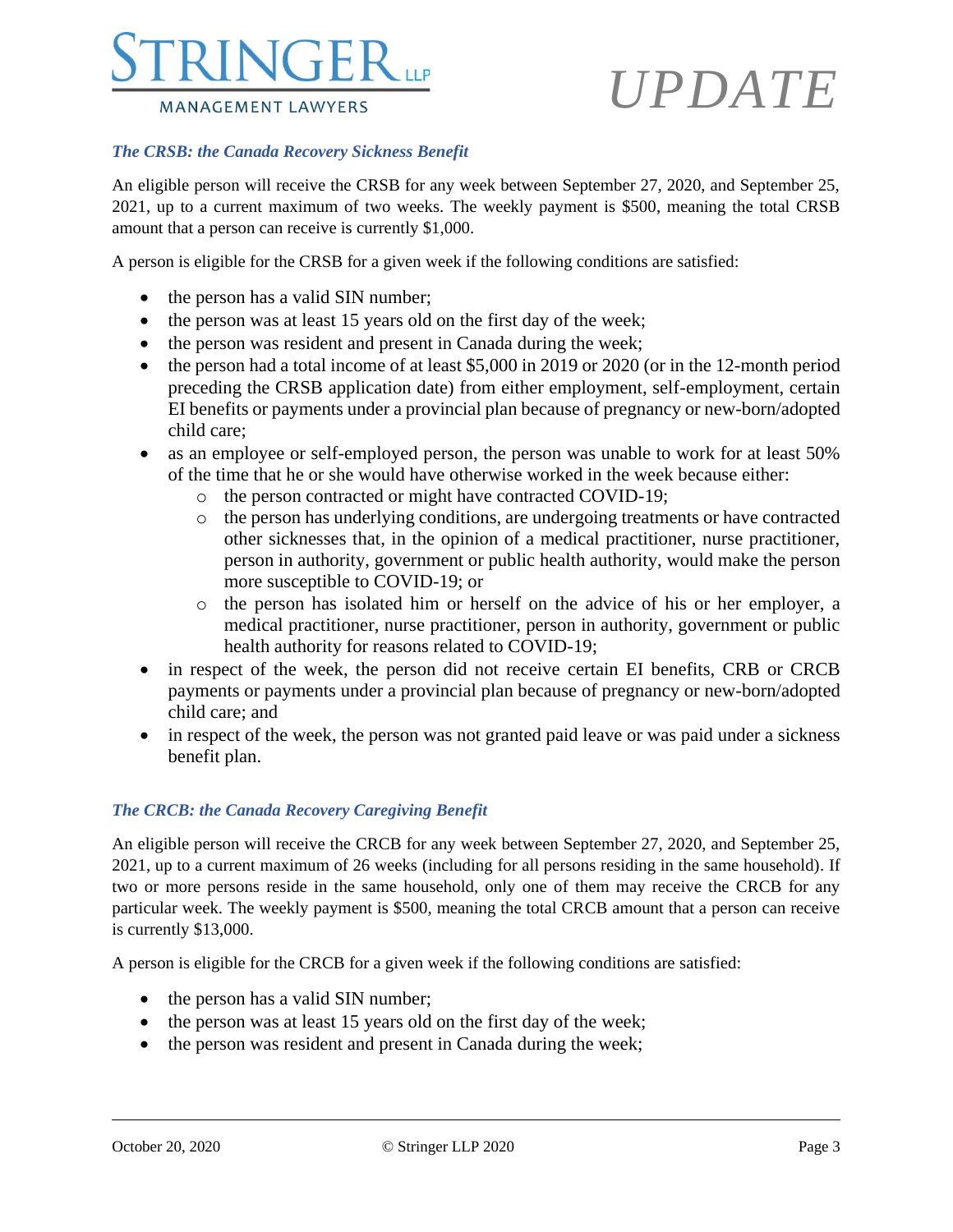

# *UPDATE*

- the person had a total income of at least \$5,000 in 2019 or 2020 (or in the 12-month period preceding the CRCB application date) from either employment, self-employment, certain EI benefits or payments under a provincial plan because of pregnancy or new-born/adopted child care;
- as an employee or self-employed person, the person was unable to work for at least 50% of the time that he or she would have otherwise worked in the week because either:
	- o the person cared for a child who was under age 12 on the first day of the week because either:
		- the school or other facility that the child normally attended was, for reasons related to COVID-19, closed, open only at certain times or open only for certain children;
		- the child could not attend the school or other facility because either:
			- the child contracted or might have contracted COVID-19;
			- the child was in isolation on the advice of a medical practitioner, nurse practitioner, person in authority, government or public health authority for reasons related to COVID-19; or
			- the child would, in the opinion of a medical practitioner or nurse practitioner, be at risk of having serious health complications if the child contracted COVID-19; or
		- the person who usually cared for the child was not available for reasons related to COVID-19; or
	- o the person cared for a family member who requires supervised medical care because either:
		- the day program or facility that the family member normally attended was, for reasons related to COVID-19, unavailable or closed, available or open only at certain times or available or open only for certain persons;
		- the family member could not attend the day program or facility because:
			- the family member contracted or might have contracted COVID-19;
			- the family member was in isolation on the advice of their employer, a medical practitioner, nurse practitioner, person in authority, government or public health authority for reasons related to COVID-19; or
			- the family member would, in the opinion of a medical practitioner or nurse practitioner, be at risk of having serious health complications if the family member contracted COVID-19; or
		- the care services that are normally provided to the family member at their place of residence were not available for reasons related to COVID-19;
- in respect of the week, the person did not receive certain EI benefits, CRB or CRCB payments or payments under a provincial plan because of pregnancy or new-born/adopted child care; and
- in respect of the week, the person was not granted paid leave or was paid under a plan that provides for payment for the care or support of another person.